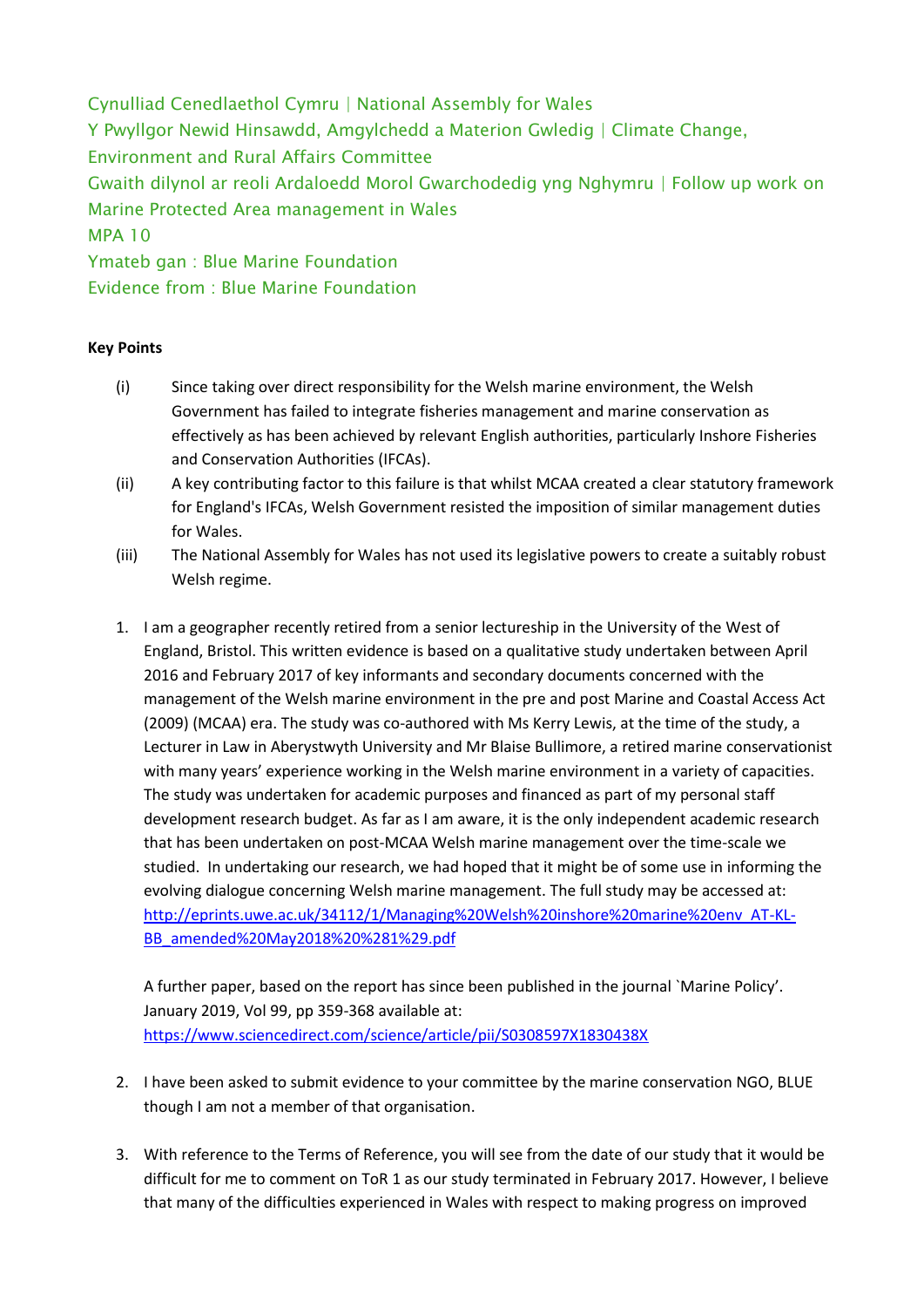management of the Welsh marine environment in its widest sense may only be understood in the context in which MCAA has been implemented in Wales compared to the rest of the UK. This, I believe, comes under part of ToR 2, especially with respect to the `strategic direction' of marine management.

- 4. The Marine and Coastal Access Act 2009 (MCAA) introduced a new system of marine management in the UK, its provisions covering the inshore (0–12 miles) and offshore (12–200 miles) regions. MCAA was deemed necessary to ensure "…clean healthy, safe, productive and biologically diverse oceans and seas, by putting in place better systems for delivering sustainable development of the marine and coastal environment" (Boyes & Elliott, 2015). Although MCAA created a `Welsh Zone', extending the jurisdiction of the Welsh Ministers for certain functions to the median line, discussion of the impacts of MCAA on Wales is notably absent in the published literature. On the introduction of MCAA, the Welsh Government (WG) assumed full responsibility for the management and enforcement of sea fisheries around the Welsh coast, delivered by a new, highlycentralised, in-house Fisheries Unit reporting directly to the Minister. In 2013 this Unit was merged with WG's Marine Branch to form the Marine and Fisheries Division (MFD).
- 5. **How has MCAA been implemented in England?** (I set out the English system here to facilitate a clear comparison with the Welsh regime).
	- 4.1. Part 6 of MCAA: Management of inshore marine fisheries and conservation
	- 4.1.1. England: Inshore Fisheries Conservation Authorities (IFCAs)

MCAA confers power on the Secretary of State to create inshore fisheries conservation districts in England (MCAA , 2009) (Section 149), for each of which there must be an Inshore Fisheries Conservation Authority (Section 150) Membership, powers and duties of IFCAs are comprehensively set out. Two **duties** are imposed on an IFCA: firstly, managing the exploitation of sea fisheries in its district (Section 153); secondly, ensuring that the conservation objectives of any Marine Conservation Zone (MCZ) in its district are furthered, without being compromised by its fisheries management duties (Section 154). In England, the key duties of an IFCA are to manage the exploitation of the fishery and to protect any MCZs in its district. IFCAs also have powers, including making byelaws (Section 155) for the purpose of performing these duties, as well as enforcement powers (Sections 165 & 166).

Under the Habitats Regulations (Conservation of Habitats and Species Regulations 2010 (SI 2010/490)), all public bodies (including IFCAs) must exercise any functions which are relevant to nature conservation to secure compliance with the EU Habitats Directive. IFCAs are also identified as a `relevant authority', with power to establish or contribute to establishing management schemes for European Marine Sites (EMS) (Habitats Regulations 6 & 36).

Where an IFCA district adjoins a Welsh inshore region, it "…must take the steps it considers appropriate to co-operate with the Welsh Ministers" (Section 174). The remit of IFCAs is therefore founded on the basis of the need to integrate conservation objectives with one of the key anthropogenic pressures impacting the marine environment: fisheries.

## **6. Wales: Inshore fisheries and marine conservation: the role of the Welsh Government**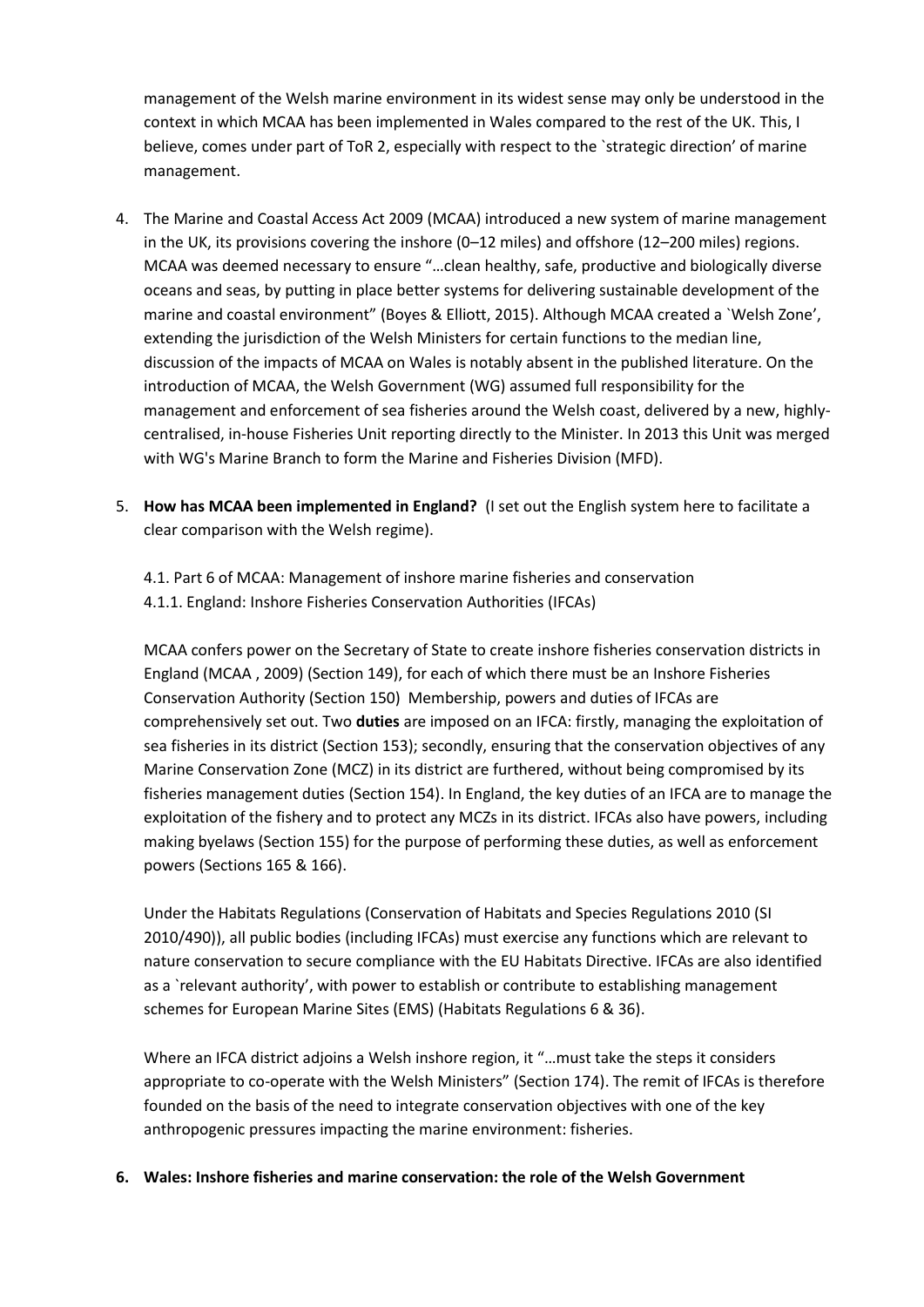For Wales, the position is set out in a much shorter Chapter (MCAA (2009) Chapter 3 Part 6. Welsh Ministers have the power to make any provision which an IFCA could make under section 155 (MCAA (2009) (Section 189)), i.e. make byelaws for the purpose of managing the exploitation of the fishery and furthering the conservation objectives of MCZs**, but powers are discretionary, and Welsh Ministers cannot be required to exercise them**. **In relation to Wales, MCAA is silent as to duties equivalent to those imposed on IFCAs: in other words, in Wales, there is no statutory requirement to manage the exploitation of the fishery resource, or to further the conservation objectives of MCZs, or to co-operate with adjoining English IFCAs**.

The underlying reasons for this situation relate to the devolution settlement. During the passage of MCAA, the Welsh Minister for Rural Affairs adopted the position that it was politically unacceptable for Westminster to impose duties on the Welsh Ministers:

"…there seems to have been a great deal of interest in the duties placed, or not placed, on Welsh Ministers as they relate to IFCAs in the Marine Bill. … I do not agree with the principle that UK legislation should put duties on Welsh Ministers. Giving us powers… is important, but placing duties on us is not appropriate for UK legislation… Welsh Ministers will be accountable to the Assembly and to the people of Wales… on any implementation of powers" (Jones, E. 2009). The Minister and WG's lawyer argued that the democratic accountability of Welsh Ministers was greater than IFCAs, and that there would be little difference between the Welsh and English management regimes. Consequently, no duties were imposed on Welsh Ministers under MCAA.

Under the Habitats Regulations, whereas IFCAs are `relevant authorities' in respect of EMS management, and historically the Welsh Sea Fisheries Committees had been, the WG Marine & Fisheries Division is not. As noted above, relevant authorities may exercise their EMS management functions in collaboration with others, and in Wales generally do so through long-established (though non-statutory) relevant authority groups (RAGs). Despite WG's separate duty as a `competent authority' to contribute to EMS conservation<sup>1</sup> and its earlier assurances that proposed changes arising from MCAA would not affect its participation in RAGs<sup>2</sup>, WG Marine & Fisheries Division has, since MCAA, declined to contribute to the work of RAGs in Wales (Interview sources: Marine Conservation Managers). Loss of the Welsh fisheries management authority from RAG membership undermines fully integrated and collaborative management approaches.

Despite having the legislative competence to do so since 2011, NAW has not imposed enforceable IFCA-style duties on WG. Under the MCAA framework, there remains a weakness, as the executive powers on WG cannot be enforced. NAW could address this lacuna in the Welsh inshore fisheries and marine conservation regime by bringing forward primary legislation setting out a more robust

**.** 

<sup>1</sup> Welsh Ministers are identified as both appropriate and competent authorities in the Habitats Regulations 3(1) and 7(1)b respectively. As such, their duties toward EMS management include those in Regulation 9: "The appropriate authority and the conservation bodies must exercise their functions under the enactments relating to nature conservation so as the secure compliance with the Habitats Directive" (Regulation 9(1)) and "A competent authority must, in relation to a marine area, exercise any of their functions which are relevant to marine conservation, so as the secure compliance with the requirements of the Habitats Directive." Regulation 9(3).

<sup>&</sup>lt;sup>2</sup> In reply to a consultation response asking "How will the new structure be represented on SAC Relevant Authority Groups? WAG will need to be a Relevant Authority, not just a Competent Authority", WG's response was "There is no reason why WAG could not be a member of these groups". Welsh Government response to the consultation on the Government's proposal for the future management and enforcement of inshore fisheries in Welsh waters, 12/09/2008: This document is no longer available on the WG website.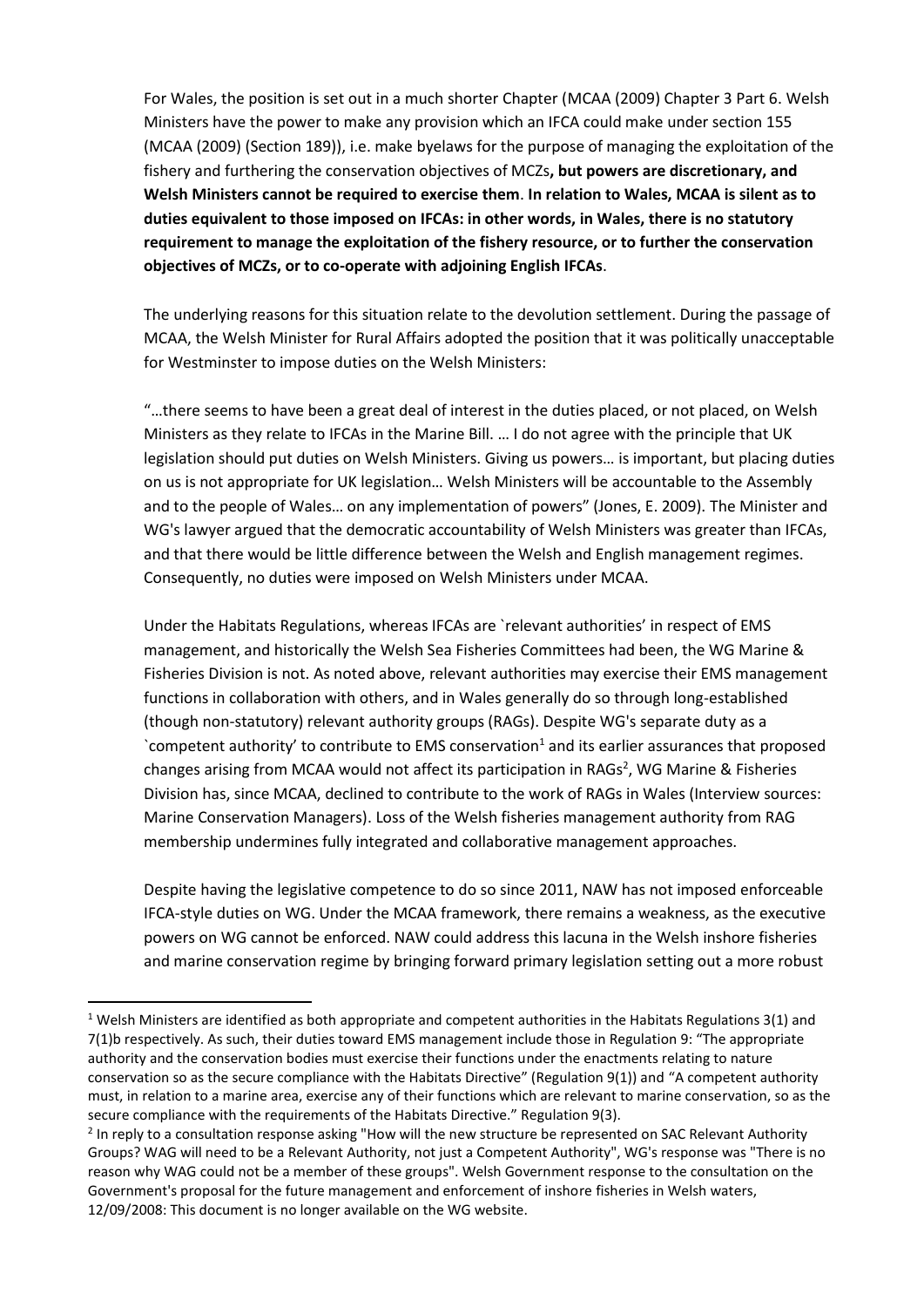statutory framework for Wales with enforceable duties placed on the Welsh inshore fisheries manager, including mechanisms to deliver conservation objectives and to work collaboratively with other marine managers.

- 7. **Conclusions**: The post MCAA Welsh system centralised decision-making, creating a more remote, less responsive management structure than had existed previously.
- 8. MCAA did not create marine conservation duties for WG and the NAW has not used its legislative powers to create enforceable duties akin to those of the IFCAs. The sole MCZ in Wales is Skomer Island and the Marloes Peninsular, automatically designated as such under MCAA in 2014 (Part 5) because it was previously a Marine Nature Reserve. With an area of a little over 13 km2 it occupies just 0.08 per cent of Wales' territorial seas. Despite the MCZ designation, neither it nor anywhere else in Wales is protected from all forms of fishing or other disturbing or damaging activities; consequently, there is no area in Wales that can be studied to demonstrate the outcomes of comprehensive protection from fishing or other disturbances (Bullimore, 2017). In theory Wales has the largest proportion of its marine area designated as MPA in the UK, it has failed to achieve even one per cent of the IUCN 20–30 per cent target of each marine habitat designated as Highly Protected ("No Take") Marine Protected Areas by 2012<sup>3</sup>.

Thus, in Wales, the inshore fisheries management regime responsible for managing some of the most damaging impacts in marine protected areas, has side-stepped its responsibilities with respect to improving their management and condition by failing to implement less damaging fishing activities<sup>4</sup>. Although a substantially greater proportion of the Welsh inshore marine environment is under an MPA designation and therefore, on paper, better protected than those of England or Scotland, in practice, proactive management is lacking and this apparent protection is often ineffective. This is exacerbated by what is now acknowledged as resource and capacity constraints<sup>5</sup>, delaying WMFAG's priority work streams on fisheries and the introduction of improved management measures for EMS to ensure compliance with the Nature Directives<sup>6</sup>. However it could be argued that an equally important reason is that, in its inshore fisheries management function, WG has not engaged meaningfully with the EMS RAGs, despite having being invited multiple times, reflecting its tendency to separate fisheries from marine management<sup>7</sup>.

9. The fundamental weakness in the adoption of MCAA in Wales was the failure to create enforceable IFCA-style duties. The view that there would be greater democratic accountability in Wales than in England has not been realised, resulting in extremely slow progress with respect to fisheries,

1

[http://www.uicnmed.org/web2007/CDMURCIA/pdf/durban/recommendations\\_en.pdf](http://www.uicnmed.org/web2007/CDMURCIA/pdf/durban/recommendations_en.pdf)

<sup>&</sup>lt;sup>3</sup> Recommendations of the Fifth IUCN World Parks Congress, Durban, South Africa.

<sup>4</sup>Welsh Government are working with Natural Resources Wales on a project to evaluate the impacts of fishing on features of Marine Protected Areas (MPAs) in Wales but there have been significant delays in Welsh Government's delivery on this and, as yet, no decisions or public communication on management required by the assessments. Wales Environment Link, June 2018, Response: CCERA Committee Inquiry on the Impact of Brexit on Fisheries in Wales, p 5. 〈http://www.waleslink.org/sites/default/files/180618\_wel\_response\_to\_ccera\_fisheries\_inquiry.p〉df <sup>5</sup> Wales Environment Link, June 2018, Response: CCERA Committee Inquiry on the Impact of Brexit on Fisheries in Wales, p 3.

<sup>6</sup> Natural Resources Wales, 2016. Assessing Welsh Fisheries Activities Project. 〈

https://naturalresources.wales/about-us/our-projects/marine-projects/assessing-welsh-fishing-activities/?Lang=en〉 <sup>7</sup>Wales Environment Link, June 2018, Response: CCERA Committee Inquiry on the Impact of Brexit on Fisheries in Wales, p 4–5.  $\langle$ http://www.waleslink.org/sites/default/files/180618 wel response to ccera fisheries inquiry.p〉 df